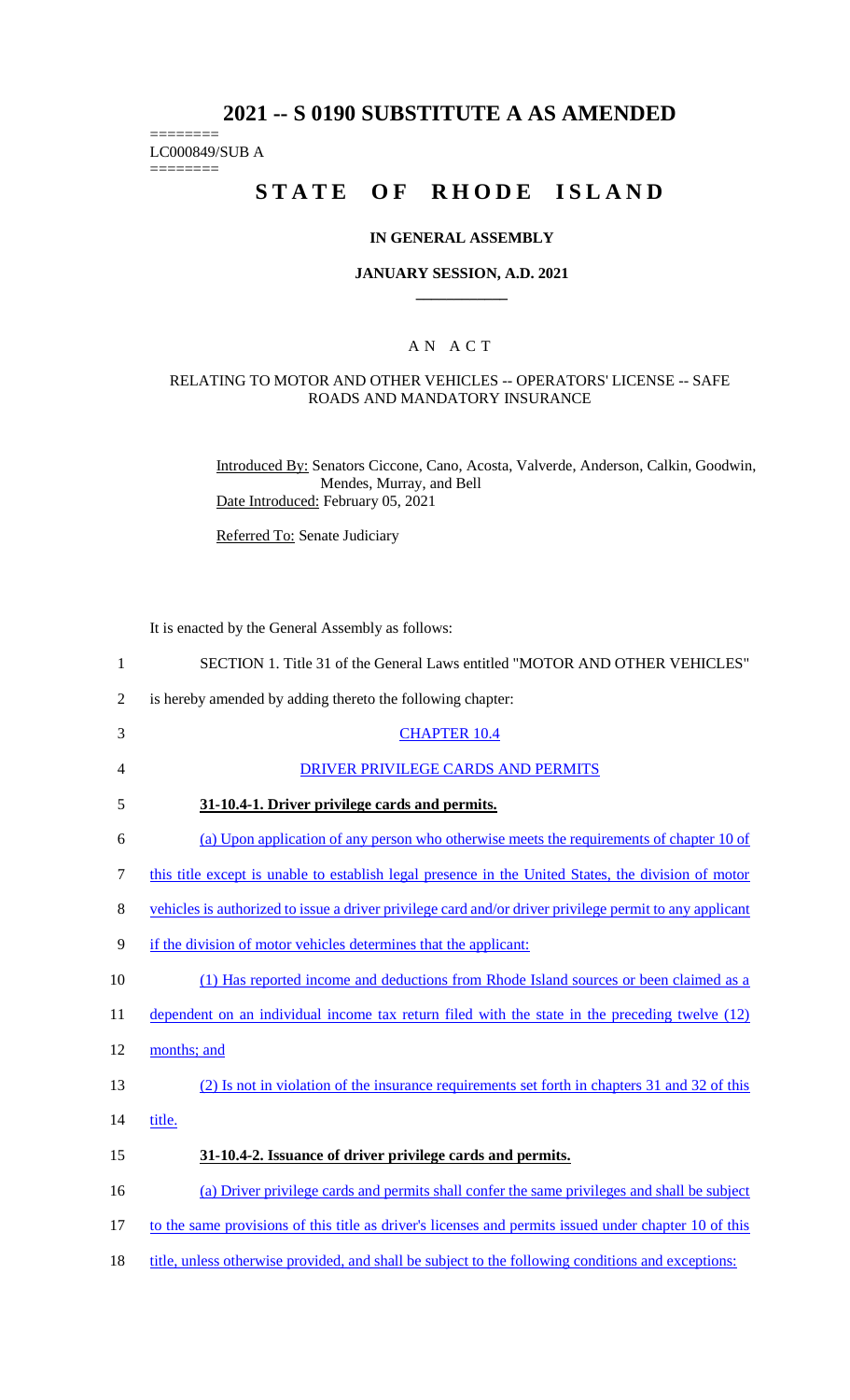(1) The front and back of a driver privilege card or permit shall be identical in appearance 2 to a driver's license or permit that is not a REAL ID credential; (2) An applicant for a driver privilege card or permit shall not be required to present proof of legal presence in the United States or proof of a social security number if the individual does not have one; (3) A driver privilege card or permit shall expire on the applicant's second birthday 7 following the date of issuance; (4) The fee for an original driver privilege card or permit shall be fifty dollars (\$50.00). The division of motor vehicles may issue, upon application by the holder of a valid, unexpired card or permit issued under this section, and upon payment of a fee of fifty dollars (\$50.00), another 11 driver privilege card or permit that shall be valid for a period of two (2) years from the date of issuance. No applicant shall be required to provide proof of compliance with § 31-10.4-1 for a 13 reissued, renewed, or duplicate card or permit; and (5) Any information collected pursuant to this section that is not otherwise collected by the division of motor vehicles or required for the issuance of any other driving credential issued 16 pursuant to the provisions of this chapter and any information regarding restrictions in the division 17 of motor vehicles' records related to the issuance of a credential issued pursuant to this section shall 18 not be considered a public record. The information shall not be released except upon request by the 19 subject of the information, the parent of a minor who is the subject of the information, the guardian 20 of the subject of the information, or the authorized representative of the subject of the information, 21 or pursuant to a court order. (b) Applicants for a driving privilege card will not be required to comply with successful completion of the written exam required by § 31-10-21 and the road test required by § 31-10-22 if 24 they can provide one of the following: (1) A current valid driver's license issued by a state or U.S. territory, not to include driving privilege cards or licenses or similar privileges given by other states; or (2) In the event the driver's license issued by another state or U.S. territory has expired by 28 less than one year, a certified driving record issued less than thirty (30) days prior to application will be accepted. (c) Applicants under the age of eighteen (18) shall be required to comply with all of the education and testing requirements set forth in §§ 31-10-19 through 31-10-22 and all of the provisions of the graduated licenses statutes set forth in §§ 31-10-6 through 31-10-6.5. (d) Applicants eighteen (18) years of age and older who do not meet the driving experience 34 requirement in § 31-10-49(b) shall be required to comply with all testing requirements set forth in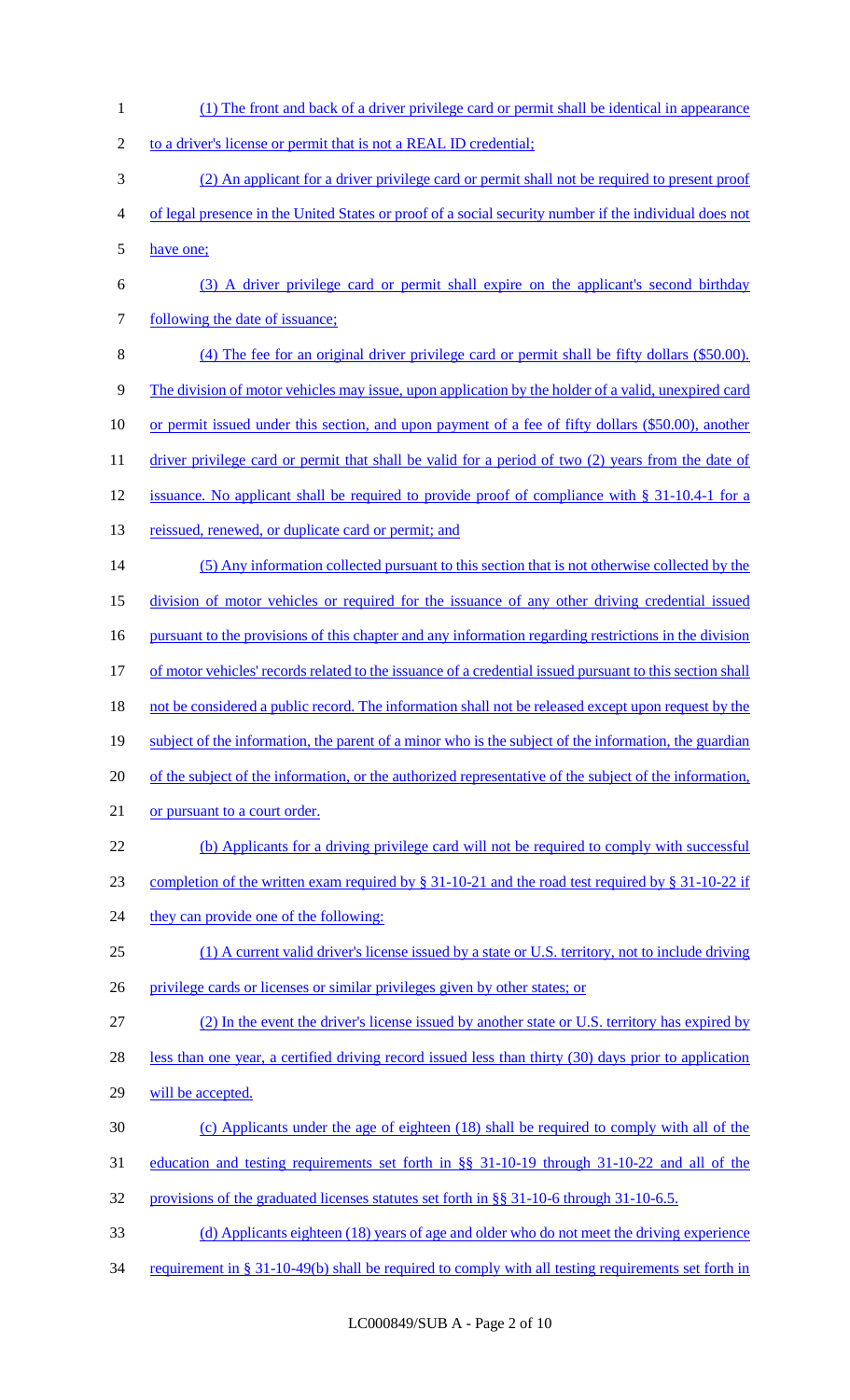## 1 §§ 31-10-21 through 31-10-22.

| $\overline{c}$   | (e) For purposes of this title, the term "license" shall include the "driving privilege card"           |  |  |  |
|------------------|---------------------------------------------------------------------------------------------------------|--|--|--|
| 3                | and "permit" shall include "driving privilege permit" as defined by this section and all                |  |  |  |
| $\overline{4}$   | examinations, education requirements, residency requirements, penalties, fees and all other             |  |  |  |
| 5                | provisions for a license or permit shall also apply to the driving privilege card and driving privilege |  |  |  |
| 6                | permit.                                                                                                 |  |  |  |
| $\boldsymbol{7}$ | (f) The driving privilege card and the driving privilege permit shall not be a valid form of            |  |  |  |
| $8\,$            | identification for federal purposes or state voting purposes.                                           |  |  |  |
| $\overline{9}$   | (g) The applicant for a driving privilege card and the driving privilege permit shall be                |  |  |  |
| 10               | required to comply with all other applicable Rhode Island laws and applicable rules and regulations.    |  |  |  |
| 11               | (h) A driving privilege card or a driving privilege permit shall not be used as evidence of             |  |  |  |
| 12               | the holder's citizenship or immigration status, and shall not be used as a basis for a criminal         |  |  |  |
| 13               | investigation, arrest or detention in circumstances where a person with a regular driver's license      |  |  |  |
| 14               | that was not issued under this section would be criminally investigated, arrested or detained.          |  |  |  |
| 15               | Provided further, any person aggrieved by a violation of this section may seek appropriate              |  |  |  |
| 16               | declaratory and/or injunctive relief and may be awarded damages and costs, including attorneys'         |  |  |  |
| 17               | fees.                                                                                                   |  |  |  |
| 18               | (i) It shall be a violation of chapter 112 of title 42 to discriminate against an individual            |  |  |  |
| 19               | solely on the ground that they hold or present a driving privilege card or driving privilege permit     |  |  |  |
| 20               | issued under this section.                                                                              |  |  |  |
| 21               | 31-10.4-3. Confidentiality of documents -- Privacy.                                                     |  |  |  |
| 22               | (a) The division of motor vehicles shall not release the following information relating to              |  |  |  |
| 23               | the issuance of a driver privilege card or permit, except upon request by the subject of the            |  |  |  |
| 24               | information, the parent of a minor who is the subject of the information, the guardian of the subject   |  |  |  |
| 25               | of the information, or the authorized representative of the subject of the information, or pursuant to  |  |  |  |
| 26               | a court order:                                                                                          |  |  |  |
| 27               | (1) Proof documents submitted for the purpose of obtaining a driver privilege card or                   |  |  |  |
| 28               | permit;                                                                                                 |  |  |  |
| 29               | (2) The information in the division of motor vehicles' records indicating the type of proof             |  |  |  |
| 30               | documentation that was provided; or                                                                     |  |  |  |
| 31               | (3) Applications.                                                                                       |  |  |  |
| 32               | (b) Notwithstanding any other law to the contrary, any document, including photo images,                |  |  |  |
| 33               | provided by the applicant to the division of motor vehicles for purposes of proving the applicant's     |  |  |  |
| 34               | eligibility for a non-commercial driver's license or permit or for renewal of such license or permit    |  |  |  |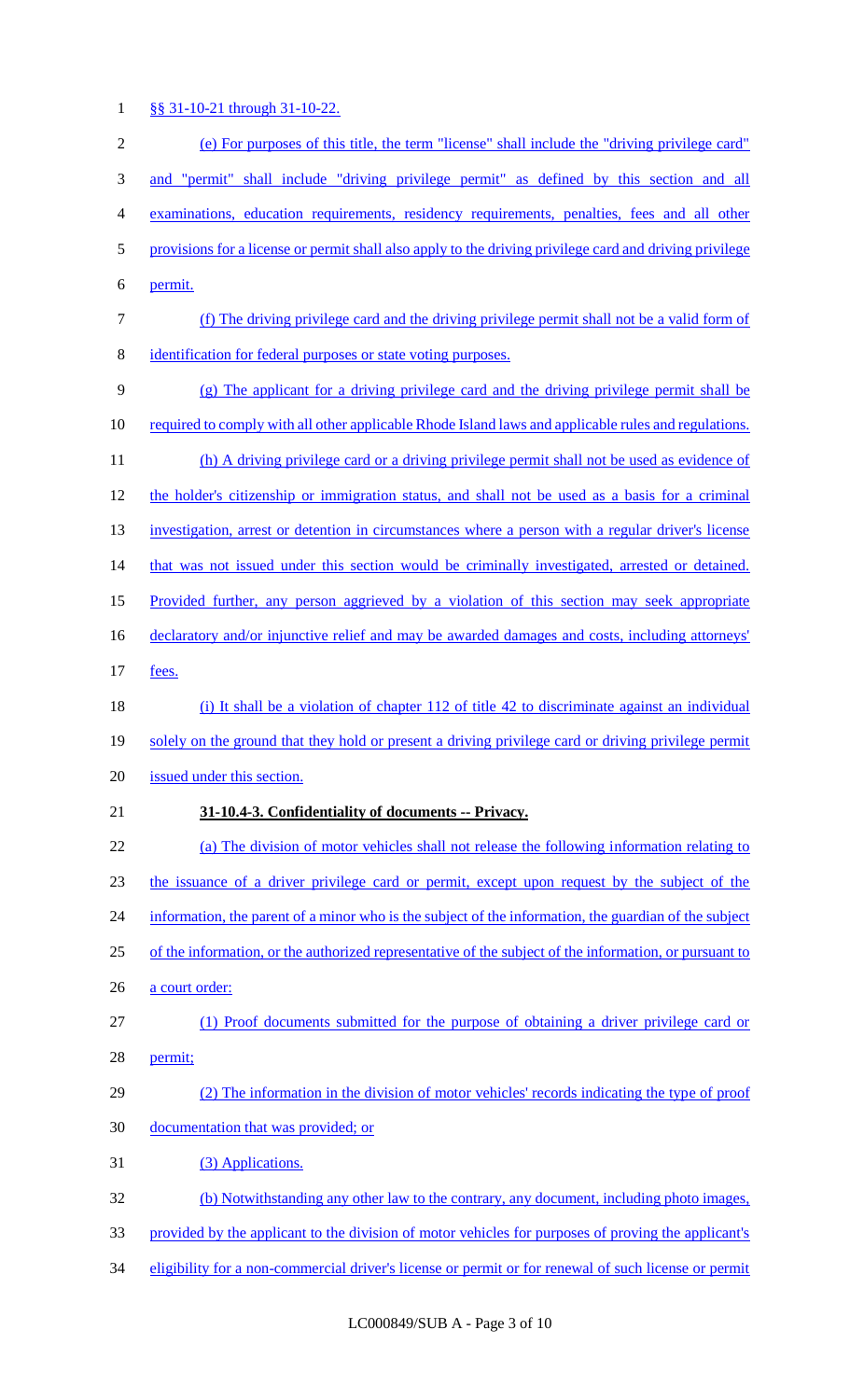| $\mathbf{1}$   | under this section is not a public record and may not be disclosed by the division except to the       |
|----------------|--------------------------------------------------------------------------------------------------------|
| $\overline{c}$ | person who is the subject of such records or in response to a subpoena for individual records in a     |
| 3              | criminal proceeding or pursuant to a lawful court order.                                               |
| 4              | (c) The division, and any agent or employee of the division, shall not disclose or make                |
| 5              | accessible in any manner, records or information that he or she obtains or maintains under this        |
| 6              | section, including photo images, to any federal, state or municipal agency or to any employee or       |
| 7              | agent of such agency for the purpose of enforcing immigration law unless the division is presented     |
| 8              | with a lawful court order or judicial warrant signed by a judge appointed pursuant to article III of   |
| 9              | the United States constitution.                                                                        |
| 10             | (1) Upon receiving a request for such records or information, the division shall, no later             |
| 11             | than three (3) days after such request, notify the individual about whom such information was          |
| 12             | requested, informing the individual of the request and the identity of the agency that made the        |
| 13             | request.                                                                                               |
| 14             | (d) The division shall require any agency or entity that receives or has access to records or          |
| 15             | information from the division, including photo images, to certify, before such receipt or access, that |
| 16             | such person or entity shall not:                                                                       |
| 17             | (1) Use such records or information for immigration enforcement purposes; or                           |
| 18             | (2) Disclose such records or information to any other agency or entity, or to any employee             |
| 19             | or agent of any such agency or entity, unless that other agency or entity also certifies that the      |
| 20             | information will not be used for purposes of enforcing immigration law.                                |
| 21             | 31-10.4-4. Rules and regulations.                                                                      |
| 22             | The administrator of the division of motor vehicles shall promulgate rules and regulations             |
| 23             | to implement the provisions of this chapter.                                                           |
| 24             | SECTION 2. Sections 3-8-6 and 3-8-6.1 of the General Laws in Chapter 3-8 entitled                      |
| 25             | "Regulation of Sales" are hereby amended to read as follows:                                           |
| 26             | 3-8-6. Unlawful drinking and misrepresentation by underage persons -- Identification                   |
| 27             | cards for persons twenty-one and older.                                                                |
| 28             | (a) It is unlawful for:                                                                                |
| 29             | (1) A person who has not reached his or her twenty-first (21st) birthday to enter any                  |
| 30             | premises licensed for the retail sale of alcoholic beverages for the purpose of purchasing or having   |
| 31             | served or delivered to him or her alcoholic beverages; or                                              |
| 32             | (2) A person who has not reached his or her twenty-first (21st) birthday to consume any                |
| 33             | alcoholic beverage on premises licensed for the retail sale of alcoholic beverages or to purchase,     |
| 34             | attempt to purchase, or have another purchase for him or her any alcoholic beverage; or                |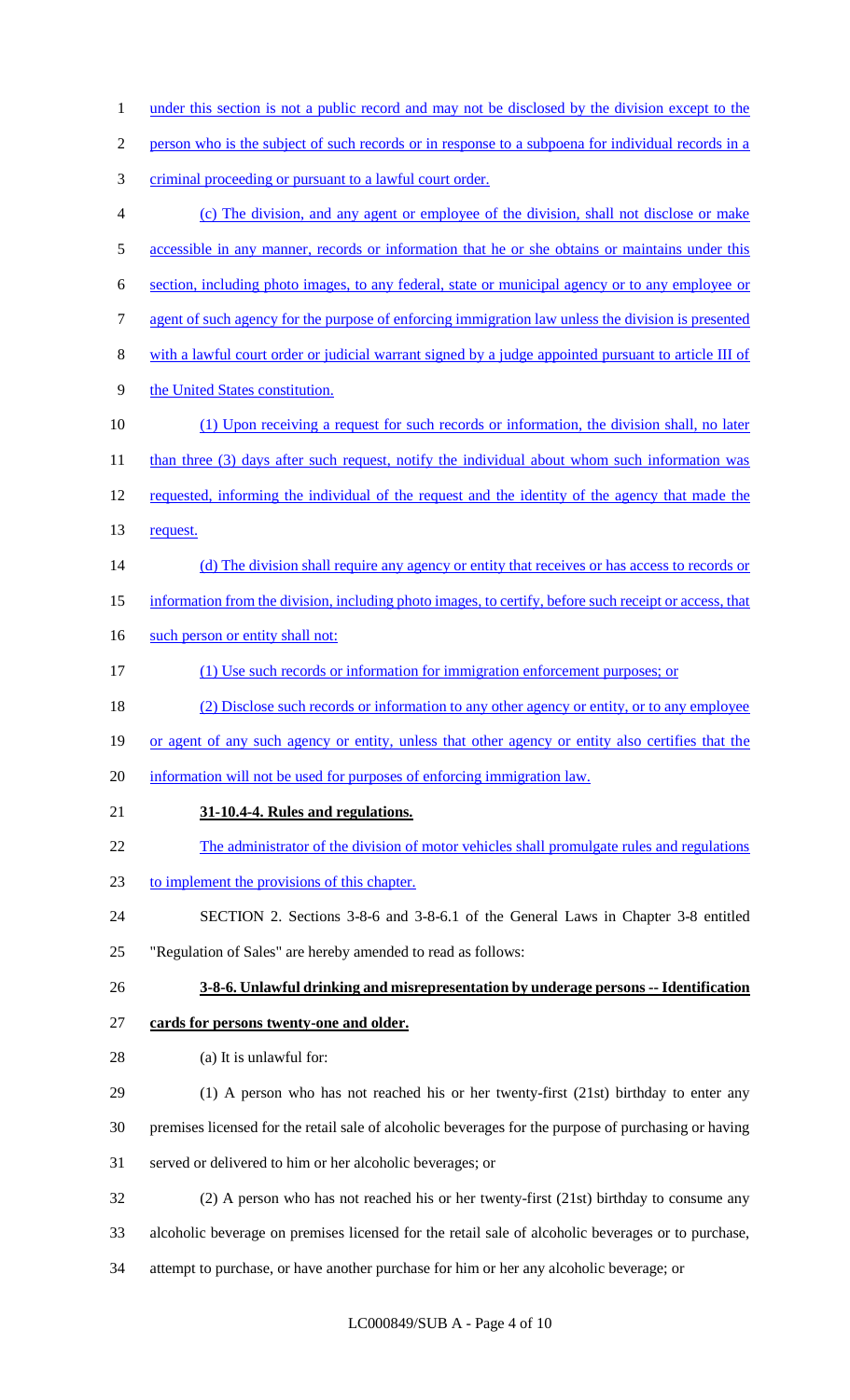(3) A person to misrepresent or misstate his or her age, or the age of any other persons, or to misrepresent his or her age through the presentation of any of the following documents:

 (i) An armed service identification card, valid passport, the identification card license, or any other documentation used for identification purposes that may belong to any other person who is twenty-one (21) years or older;

6 (ii) A motor vehicle operator's license <u>or a driver privilege card issued pursuant to  $\S 31$ -</u> 7 10.4-2 that bears the date of birth of the licensee and that is issued by this state or any other state;

 (iii) A Rhode Island identification card, as defined in subsection (b), for the purpose of inducing any licensee, or any employee of any licensee, to sell, serve, or deliver any alcoholic beverage to a minor.

 (b)(1) The administrator of the division of motor vehicles shall issue to any person who has reached his or her twenty-first (21st) birthday a Rhode Island identification card upon payment of a fee of twenty-five dollars (\$25), and, upon presentation of a certified birth or baptismal certificate, or U.S. or foreign passport, or U.S. naturalization certificate or a valid immigrant or refugee document issued by the United States Citizenship and Immigration Services, including, but not limited to, any one of the following: Form I-551, Form I-94, Form I-688A, Form I-688, and a 17 form evidencing that the applicant is a current or past recipient of a grant of deferred action under the Deferred Action for Childhood Arrivals program, together with a document bearing the applicant's signature.

 (2) A person who has reached his or her fifty-ninth (59th) birthday is not required to pay the fee.

 (3) Each registration card shall be subject to renewal every five (5) years upon payment of a fee of twenty-five dollars (\$25).

24 (4) No person who holds an operator's license or a driver privilege card issued by this state or any other state shall be issued a Rhode Island identification card.

 (5) The identification card shall be signed by the administrator of the division of motor vehicles and by the applicant and his or her picture shall appear on the card along with the required information and the card shall be encased in laminated plastic. The card shall be two inches (2") in height and four inches (4") in length and shall be printed in the following form:

 RHODE ISLAND IDENTIFICATION CARD Date Issued .......................................................................................................................... No........ First Name Middle Name Last Name ........................................................................................................................................................... Address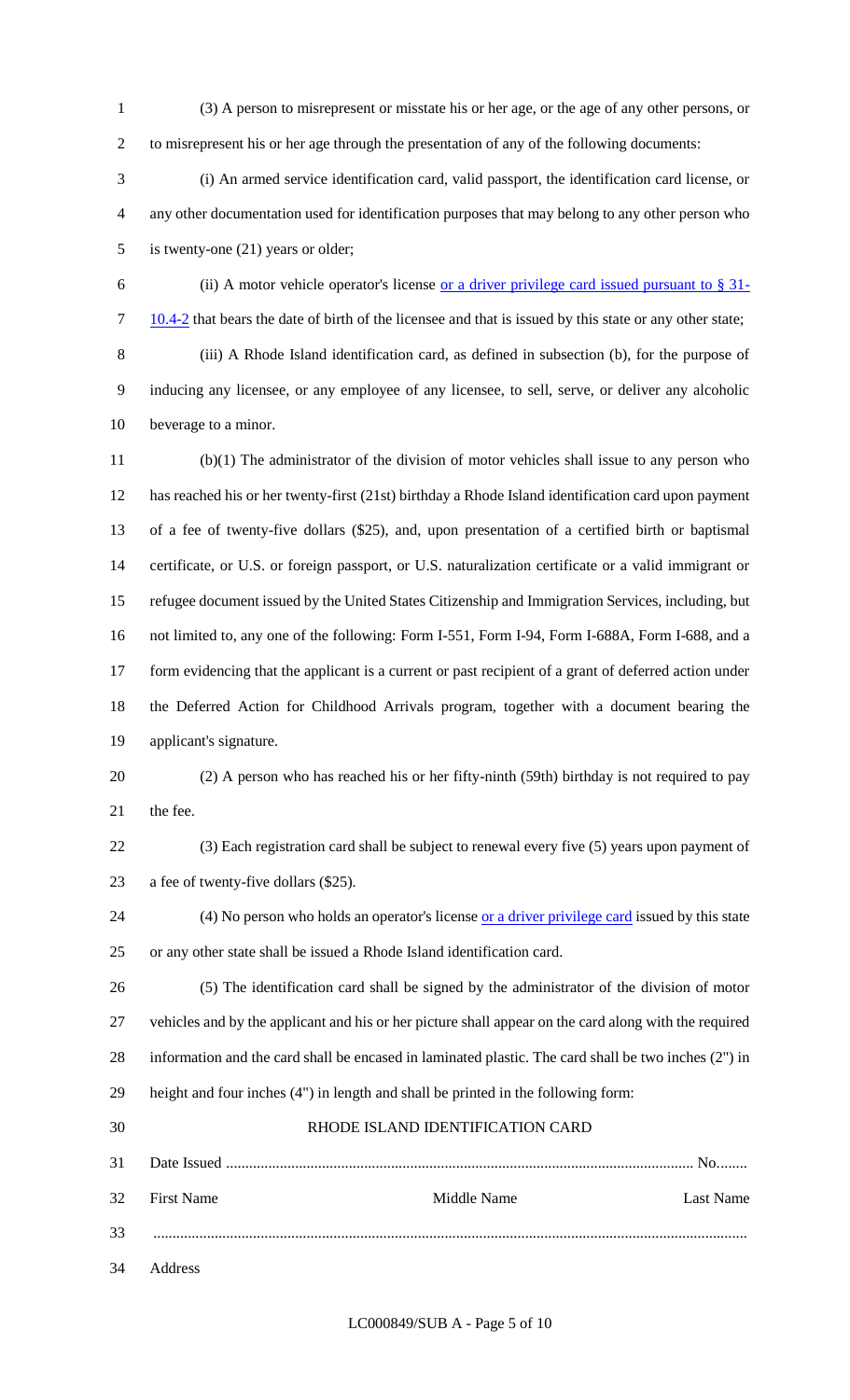| $\mathbf{1}$   |                                                                                                         |                                                                                                              |               |     |    |     |
|----------------|---------------------------------------------------------------------------------------------------------|--------------------------------------------------------------------------------------------------------------|---------------|-----|----|-----|
| $\overline{2}$ | <b>BIRTH RECORD</b>                                                                                     |                                                                                                              |               |     |    |     |
| 3              |                                                                                                         |                                                                                                              |               |     |    |     |
| 4              | Secure Photo by Pasting here                                                                            | Color of hair                                                                                                | Color of eyes | Sex | Ht | Wt. |
| 5              |                                                                                                         | .                                                                                                            | .             |     |    |     |
| 6              |                                                                                                         | Issued by                                                                                                    |               |     |    |     |
| 7              | Administrator of the Division of Motor Vehicles                                                         |                                                                                                              |               |     |    |     |
| 8              |                                                                                                         |                                                                                                              |               |     |    |     |
| 9              |                                                                                                         |                                                                                                              |               |     |    |     |
| 10             |                                                                                                         |                                                                                                              |               |     |    |     |
| 11             |                                                                                                         | Administrator                                                                                                |               |     |    |     |
| 12             | (6) The identification cards shall be produced at the adult correctional institutions if they           |                                                                                                              |               |     |    |     |
| 13             |                                                                                                         | have facilities to do so; if the adult correctional institutions have no facilities to do so, then all cards |               |     |    |     |
| 14             |                                                                                                         | shall be manufactured by the lowest responsible bidder following advertisement for the solicitation          |               |     |    |     |
| 15             | of bids.                                                                                                |                                                                                                              |               |     |    |     |
| 16             | (7) The identification cards shall be clearly distinguishable from those issued pursuant to             |                                                                                                              |               |     |    |     |
| 17             | § 3-8-6.1 and operators' and chauffeurs' licenses issued pursuant to title 31.                          |                                                                                                              |               |     |    |     |
| 18             |                                                                                                         | (8) Any person who has been designated as permanently and totally disabled by the social                     |               |     |    |     |
| 19             |                                                                                                         | security administration or who upon certification by an optometrist, ophthalmologist, or physician           |               |     |    |     |
| 20             | that a holder of a valid and current motor vehicle operator's license is no longer able to operate a    |                                                                                                              |               |     |    |     |
| 21             | motor vehicle, the administrator of the division of motor vehicles shall issue to such person, upon     |                                                                                                              |               |     |    |     |
| 22             |                                                                                                         | request, a Rhode Island identification card for the unexpired term of the person's motor vehicle             |               |     |    |     |
| 23             |                                                                                                         | operator's license at no additional cost. Thereafter, a renewal of such card shall be subject to the         |               |     |    |     |
| 24             |                                                                                                         | standard renewal charge of twenty-five dollars (\$25) until the person shall reach his or her fifty-         |               |     |    |     |
| 25             | ninth (59th) birthday.                                                                                  |                                                                                                              |               |     |    |     |
| 26             | (9) The administrator of the division of motor vehicles shall, upon presentation of a United            |                                                                                                              |               |     |    |     |
| 27             | States Department of Defense (DD) FORM 214 or other acceptable documentation of military                |                                                                                                              |               |     |    |     |
| 28             |                                                                                                         | service and verification of an honorable discharge, issue an identification card to the presenter that       |               |     |    |     |
| 29             | is clearly marked "veteran," at no additional cost.                                                     |                                                                                                              |               |     |    |     |
| 30             |                                                                                                         | $(c)(1)$ Every retail Class A, B, C, and D licensee shall cause to be kept a book or                         |               |     |    |     |
| 31             |                                                                                                         | photographic reproduction equipment that provides the same information as required by the book.              |               |     |    |     |
| 32             |                                                                                                         | That licensee or the licensee's employee shall require any person who has shown a document as set            |               |     |    |     |
| 33             | forth in this section substantiating his or her age to sign that book or to permit the taking of his or |                                                                                                              |               |     |    |     |
| 34             | her photograph and indicate what document was presented. Use of the photographic reproduction           |                                                                                                              |               |     |    |     |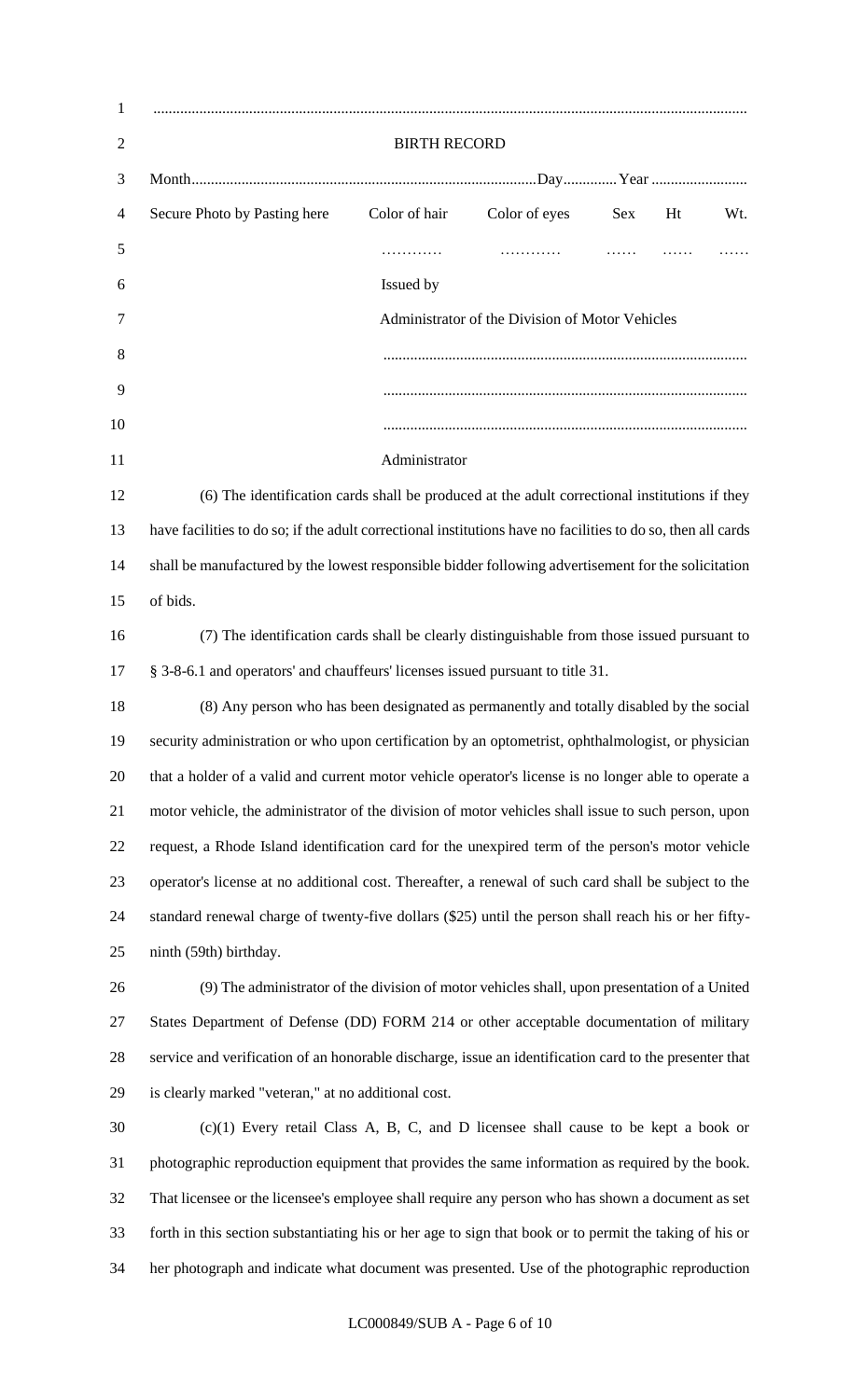equipment is voluntary for every Class A, B, C and D licensee.

 (2) The sign-in-as-minor book and photographic reproduction equipment shall be prescribed, published, and approved at the direction and control of the division. The book shall contain at least four hundred (400) pages; shall be uniform throughout the state; and shall be distributed at a cost not to exceed seven dollars (\$7.00).

 (3) If a person whose age is in question signs the sign-in-as-minor book or has a photograph taken before he or she is sold any alcoholic beverage and it is later determined that the person had not reached his or her twenty-first (21st) birthday at the time of sale, it is considered prima facie evidence that the licensee and/or the licensee's agent or servant acted in good faith in selling any alcoholic beverage to the person producing the document as set forth in this section misrepresenting 11 his or her age.

 (4) Proof of good-faith reliance on any misrepresentation is a defense to the prosecution of the licensee and/or the licensee's agent or servant for an alleged violation of this section.

 (d)(1) Any person who violates this section shall be punished for the first offense by a mandatory fine of not less than one hundred dollars (\$100) nor more than five hundred dollars (\$500) and shall be further punished by thirty (30) hours of community service and shall be further punished by a suspension of his or her motor vehicle operator's license or driving privileges for a period of thirty (30) days; for the second offense by a mandatory fine of not less than five hundred dollars (\$500) nor more than seven hundred fifty dollars (\$750) and shall be further punished by forty (40) hours of community service and will be further punished by a suspension of his or her motor vehicle operator's license or driving privileges for a period of three (3) months; and for the third and subsequent offenses by a mandatory fine for each offense of not less than seven hundred fifty dollars (\$750) nor more than one thousand dollars (\$1,000) and shall be further punished by fifty (50) hours of community service and will be further punished by a suspension of his or her motor vehicle operator's license or driving privileges for a period of one year.

 (2) Any suspension of an operator's license or driving privilege pursuant to this section shall not operate to affect the insurance rating of the offender and any operator's license or driving privilege suspended pursuant to this section shall be reinstated without further expense upon application.

 (e) Within thirty (30) days after this incident the police chief of the city or town where the incident took place is directed to inform, in writing, the department of business regulation whether or not charges in accordance with this section have been preferred against a person who has not reached his or her twenty-first (21st) birthday and has violated this section. If no charge is brought against any person who has not reached his or her twenty-first (21st) birthday and has violated the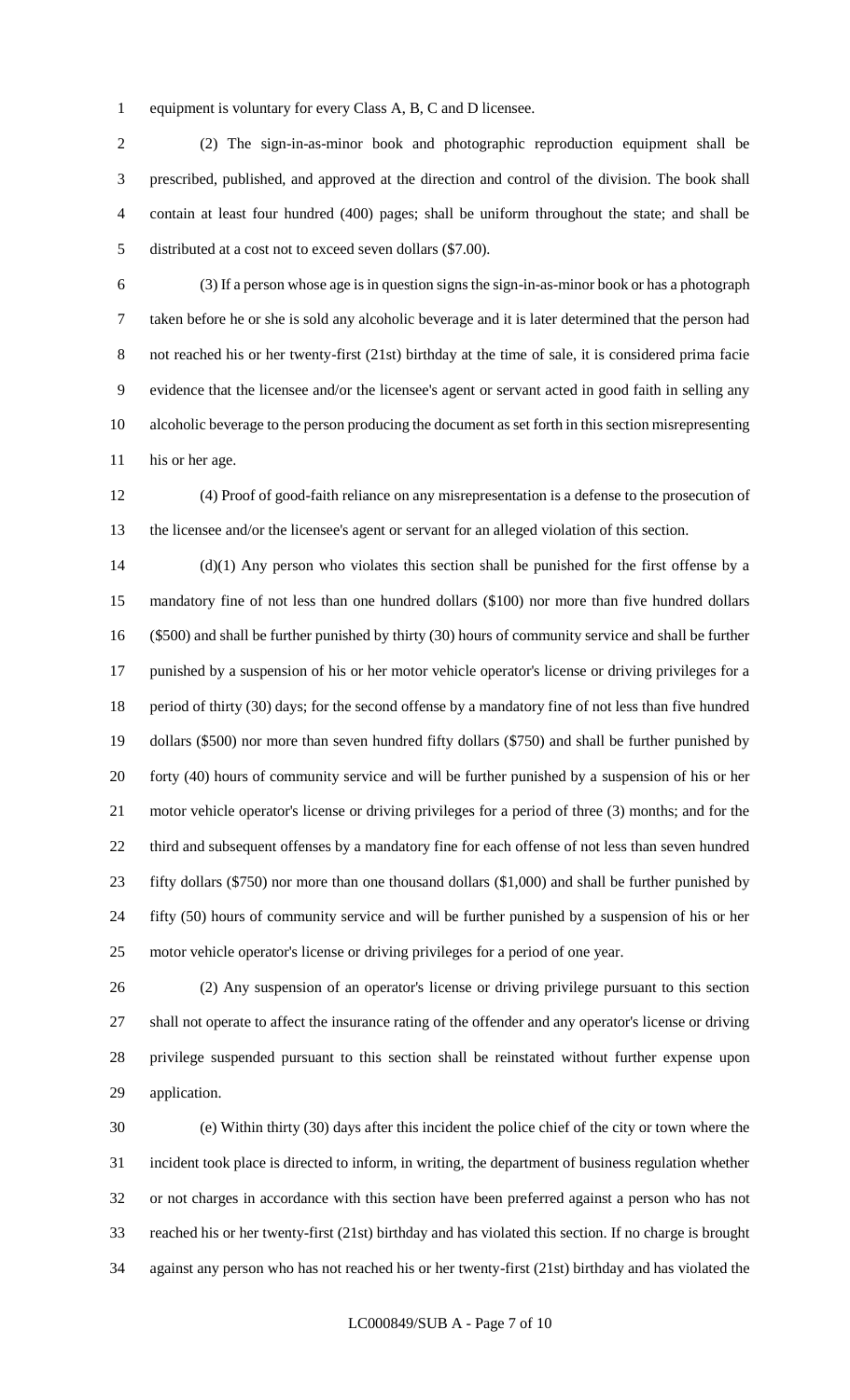provisions of this section, then the police chief of the city or town where the incident took place will state the reason for his or her failure to charge the person who has not reached his or her twenty-first (21st) birthday.

 (f) The Rhode Island identification card may be withdrawn at any time for just cause, at the discretion of the administrator of the division of motor vehicles. The administrator of the division of motor vehicles shall keep a record of the cards issued and each card shall contain an identification number specifically assigned to the person to whom the card was issued.

 (g) Issuance of a Rhode Island identification card under this section to a current or past recipient of a grant of deferred action under the Deferred Action for Childhood Arrivals (DACA) program shall not confer the right to vote in the state of Rhode Island.

### **3-8-6.1. Identification cards for persons under the age of 21.**

 (a)(1) The administrator of the division of motor vehicles shall issue to any person upon request, who is under twenty-one (21) years of age, an identification card upon payment of a fee of twenty-five dollars (\$25.00), and, upon presentation of a certified birth or baptismal certificate, or U.S. or foreign passport, or U.S. naturalization certificate, or a valid immigrant or refugee document issued by the United States Citizenship and Immigration Services including, but not limited to, any one of the following: Form I-551, Form I-94, Form I-688A, Form I-688, and a form evidencing that the applicant is a current or past recipient of a grant of deferred action under the Deferred Action for Childhood Arrivals program, together with a document bearing the applicant's 20 signature. No person who holds an operator's license or a driving privilege card, issued by this state or any other state, shall be issued an identification card.

 (2) The identification card shall be subject to renewal every five (5) years upon the payment of a fee of twenty-five dollars (\$25.00).

 (3) The identification card shall be signed by the administrator of the division of motor vehicles and also by the applicant, and his or her picture shall appear on the card along with the required information and the card shall be encased in laminated plastic. The card shall be two inches (2") in height and four inches (4") in length and shall be printed in the following form:

# IDENTIFICATION CARD

| 29 |                   |             |                  |
|----|-------------------|-------------|------------------|
| 30 | <b>First Name</b> | Middle Name | <b>Last Name</b> |
| 31 |                   |             |                  |
| 32 | <b>Address</b>    |             |                  |
| 33 |                   |             |                  |

#### BIRTH RECORD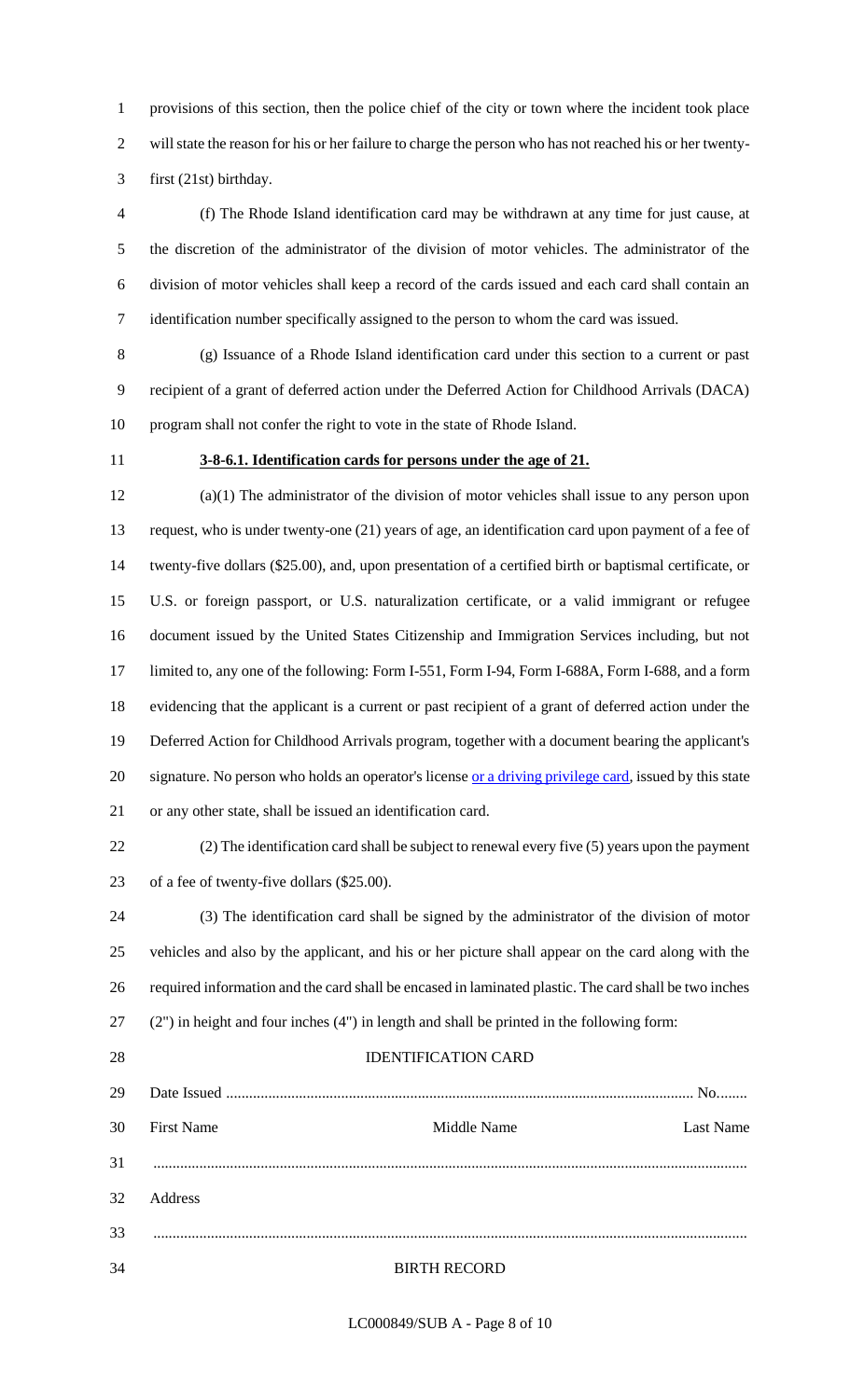| $\mathbf{1}$   |                                                                                                              |               |               |     |    |     |
|----------------|--------------------------------------------------------------------------------------------------------------|---------------|---------------|-----|----|-----|
| $\overline{2}$ | Secure Photo by Pasting here                                                                                 | Color of hair | Color of eyes | Sex | Ht | Wt. |
| 3              |                                                                                                              | .             |               | .   |    |     |
| 4              |                                                                                                              | Issued by     |               |     |    |     |
| 5              | Administrator of the Division of Motor Vehicles                                                              |               |               |     |    |     |
| 6              |                                                                                                              |               |               |     |    |     |
| 7              |                                                                                                              |               |               |     |    |     |
| 8              |                                                                                                              |               |               |     |    |     |
| 9              |                                                                                                              | Administrator |               |     |    |     |
| 10             | (4) The identification cards shall be produced at the adult correctional institution if they                 |               |               |     |    |     |
| 11             | have facilities to do so; if the adult correctional institutions have no facilities to do so, then all cards |               |               |     |    |     |
| 12             | shall be manufactured by the lowest responsible bidder following advertisement for the solicitation          |               |               |     |    |     |
| 13             | of bids.                                                                                                     |               |               |     |    |     |
| 14             | (5) The identification cards shall be clearly distinguishable from those issued pursuant to                  |               |               |     |    |     |
| 15             | § 3-8-6 and operators' and chauffeurs' licenses issued pursuant to title 31.                                 |               |               |     |    |     |
| 16             | (b) The identification card may be withdrawn at any time for just cause, at the discretion                   |               |               |     |    |     |
| 17             | of the administrator of the division of motor vehicles. The administrator of the division of motor           |               |               |     |    |     |
| 18             | vehicles shall keep a record of the cards issued and each card shall contain an identification number        |               |               |     |    |     |
| 19             | specifically assigned to the person to whom the card was issued.                                             |               |               |     |    |     |
| 20             | (c) The administrator of the division of motor vehicles shall, upon presentation of a United                 |               |               |     |    |     |
| 21             | States Department of Defense (DD) FORM 214 or other acceptable documentation of military                     |               |               |     |    |     |
| 22             | service and verification of an honorable discharge, issue an identification card to the presenter that       |               |               |     |    |     |
| 23             | is clearly marked "veteran," at no additional cost.                                                          |               |               |     |    |     |
| 24             | (d) Issuance of a Rhode Island identification card under this section to a current or past                   |               |               |     |    |     |
| 25             | recipient of a grant of deferred action under the Deferred Action for Childhood Arrivals (DACA)              |               |               |     |    |     |
| 26             | program shall not confer the right to vote in the state of Rhode Island.                                     |               |               |     |    |     |
| 27             | SECTION 3. This act shall take effect on July 1, 2022.                                                       |               |               |     |    |     |
|                |                                                                                                              |               |               |     |    |     |

 $=$ LC000849/SUB A ========